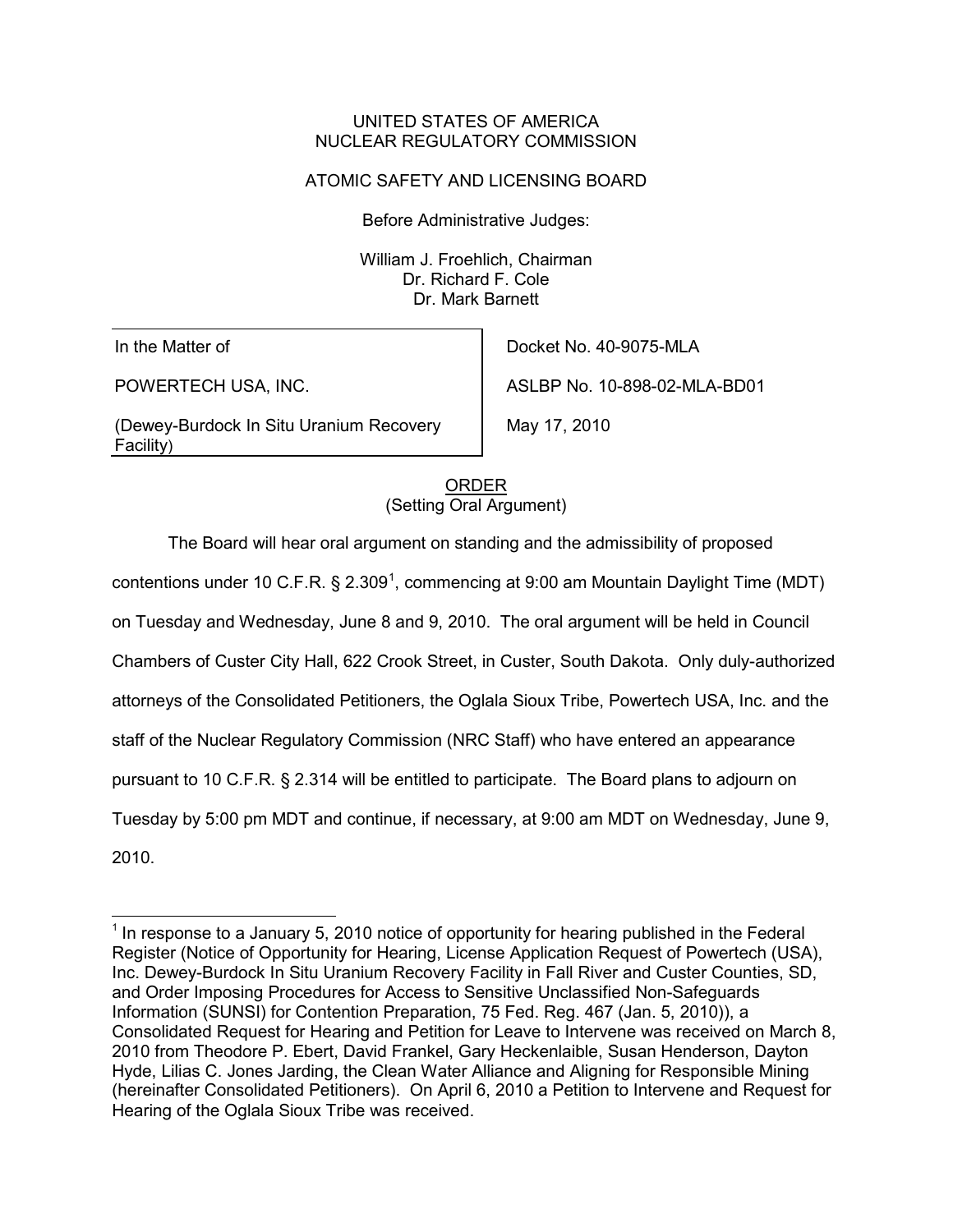The oral argument will proceed as follows. First, we will hear a short opening statement, limited to ten minutes, from each participant. Second, the Board will hear argument on the standing of the Petitioners. Third, we will hear argument on certain contentions, which we intend to specify either in a subsequent written order or at the commencement of the oral argument on June 8, 2010. Nonetheless, counsel for the parties must be prepared to answer questions concerning all issues raised in the pleadings. Fourth, we will hear a short closing statement, limited to five minutes, from each participant.

Except for the opening and closing statements, the sole purpose of the oral argument is to allow the Board to ask questions and receive answers, to clarify the Board's understanding of legal issues and factual points and assist it in deciding the standing and contention admissibility issues presented by the pleadings. Unless otherwise specified, no presentations or submission of additional materials by the parties will be entertained. Counsel should keep in mind that the Board has read their pleadings and are encouraged to be familiar with the relevant law on standing, contention admissibility, and 10 C.F.R. Parts 2 and 40. In preparing for the oral argument, counsel should focus on the critical points in controversy, as they have emerged in the pleadings.

No witnesses, other representatives of the parties, or members of the public will be heard at this time. However, members of the public and representatives of the media are welcome to attend and observe this proceeding. This is an adjudicatory proceeding and the Board intends to conduct an orderly oral argument. Signs, banners, posters, and displays are prohibited in accordance with NRC policy. See Procedures for Providing Security Support for NRC Public Meetings/Hearings, 66 Fed. Reg. 31,719 (June 12, 2001). All interested persons should arrive at least fifteen minutes early so as to allow sufficient time to pass through any security screening.

- 2 -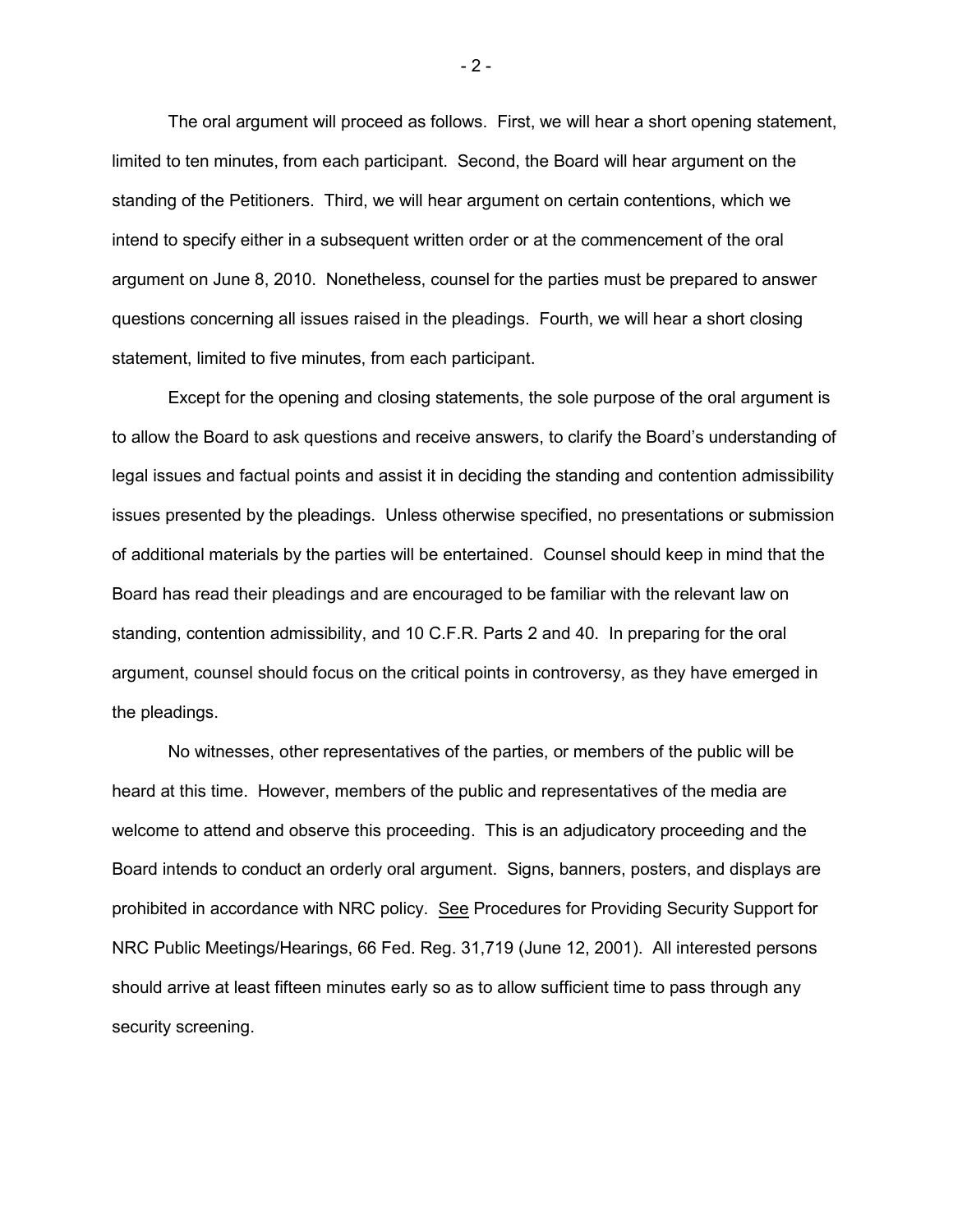Limited appearance statements, pursuant to 10 C.F.R. § 2.315(a), will not be entertained at this time. If contentions are ultimately admitted, then the Board will accept written limited appearance statements and, at a later date, may hear oral limited appearance statements regarding admitted contentions.

It is so ORDERED.

### FOR THE ATOMIC SAFETY AND LICENSING BOARD<sup>[2](#page-2-0)</sup>

*/RA/*

William J. Froehlich, Chairman ADMINISTRATIVE JUDGE

Rockville, Maryland May 17, 2010

<span id="page-2-0"></span> $2$  Copies of this order were sent this date by the agency's E-Filing system to the counsel/representatives for (1) Consolidated Petitioners; (2) the NRC Staff; 3) the Oglala Sioux Tribe; and 4) Powertech USA, Inc.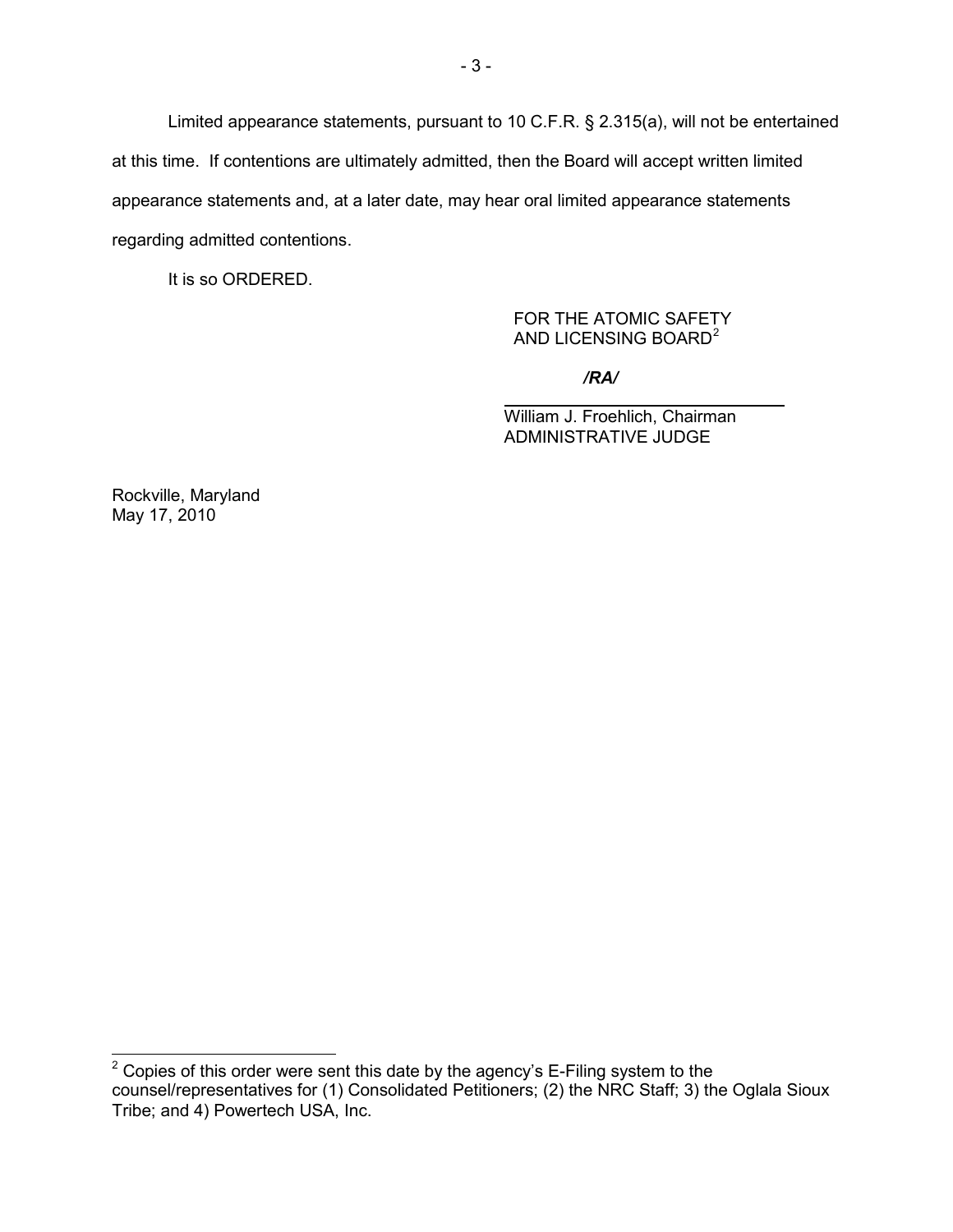#### UNITED STATES OF AMERICA NUCLEAR REGULATORY COMMISSION

In the Matter of  $\qquad \qquad$ )

) and the contract of  $\mathcal{L}$ POWERTECH (USA) INC. (2002) [20] Docket No. 40-9075-MLA (Dewey-Burdock In Situ Recovery Facility ) Source Materials License Application) (3)

## CERTIFICATE OF SERVICE

I hereby certify that copies of the foregoing Board **ORDER (Setting Oral Argument),** dated May 17, 2010, have been served upon the following persons by Electronic Information Exchange.

U.S. Nuclear Regulatory Commission Atomic Safety and Licensing Board (ASLB) Mail Stop T-3F23 Washington, DC 20555-0001

William J. Froehlich, Chair Administrative Judge wif1@nrc.gov

Richard F. Cole Administrative Judge richard.cole@nrc.gov

Mark O. Barnett Administrative Judge mark.barnett@nrc.gov

Anthony C. Eitreim, Esq., Chief Counsel ace1@nrc.gov Megan Wright, Law Clerk megan.wright@nrc.gov

U.S. Nuclear Regulatory Commission Office of Commission Appellate Adjudication Mail Stop O-16C1 Washington, DC 20555-0001 OCAA Mail Center ocaamail@nrc.gov

U.S. Nuclear Regulatory Commission Office of the Secretary of the Commission Rulemakings & Adjudications Staff Mail Stop O-16C1 Washington, DC 20555-0001 hearingdocket@nrc.gov

U.S. Nuclear Regulatory Commission Office of the General Counsel Mail Stop O-15 D21 Washington, DC 20555-0001 Catherine Scott, Esq. clm@nrc.gov Michael Clark, Esq. mjc1@nrc.gov Brett Klukan, Esq. brett.klukan@nrc.gov Patricia Jehle, Esq. patricia.jehle@nrc.gov

OGC Mail Center: OGCMailCenter@nrc.gov